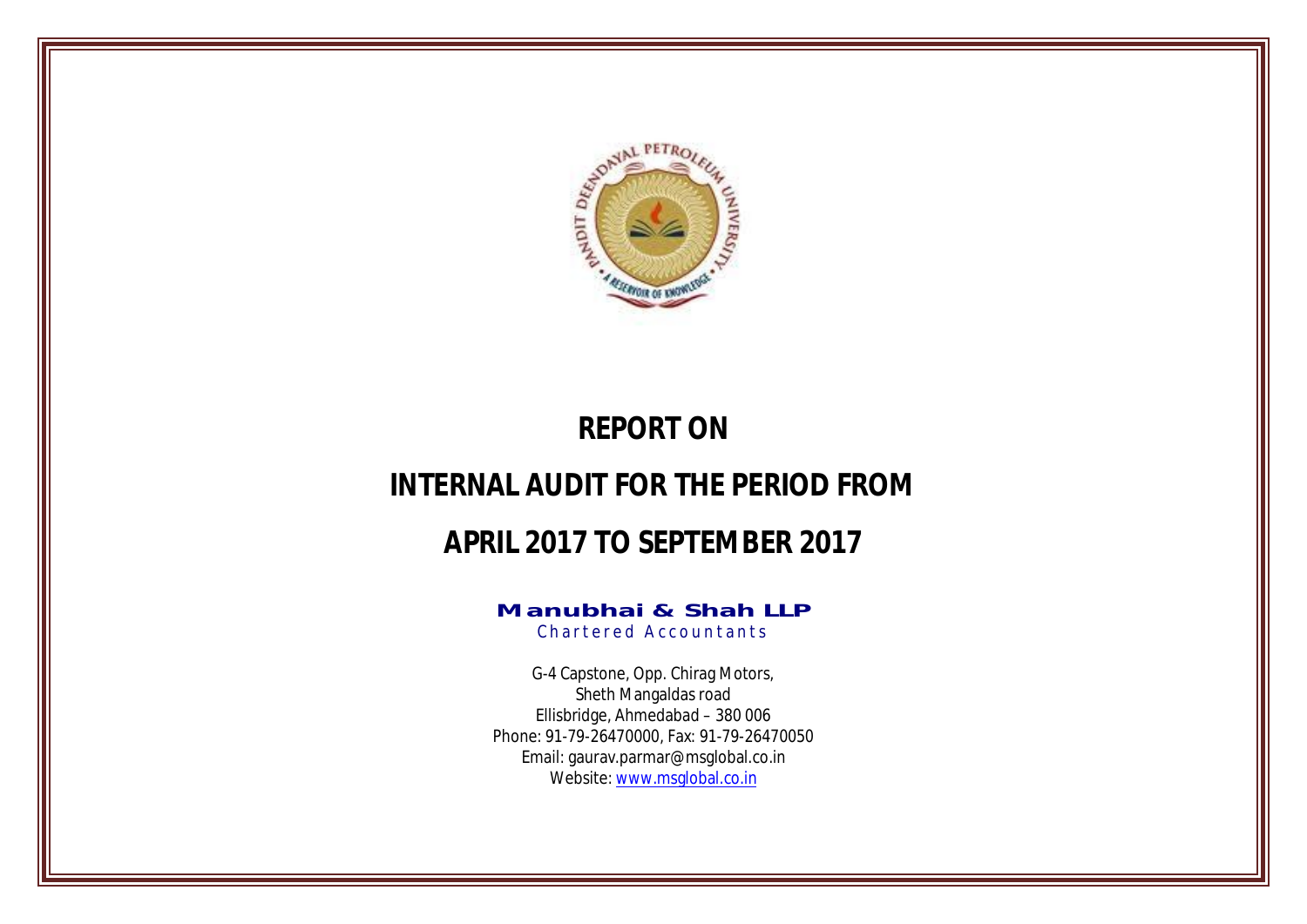## **PANDIT DEENDAYAL PETROLEUM UNIVERSITY**

# **DRAFT INTERNAL AUDIT REPORT FOR THE PERIOD FROM APRIL 2017 TO SEPTEMBER 2017**

#### **1. PREAMBLE:**

- 1.1 We have carried out Internal Audit of Pandit Deendayal Petroleum University (University or PDPU) for the period from April 2017to September 2017 in terms of scope of work.
- 1.2 We submit our report containing observations noticed during the audit along with management response.

## **2. AUDIT APPROACH:**

- 2.1 Our audit approach was to:
	- i) Review procedures and systems with a view to understanding the nature of activities, areas of operations and records maintained.
	- ii) Review internal control systems with a view to assessing the efficiency of the system to see that chances of frauds and errors are minimized as well as the system ensures effective checking of transactions at various levels.
	- iii) Gain understanding about the working environment and the internal controls system adopted in that relation.
	- iv) Verify documents i.e. bills, vouchers and records to satisfy that the established system is followed.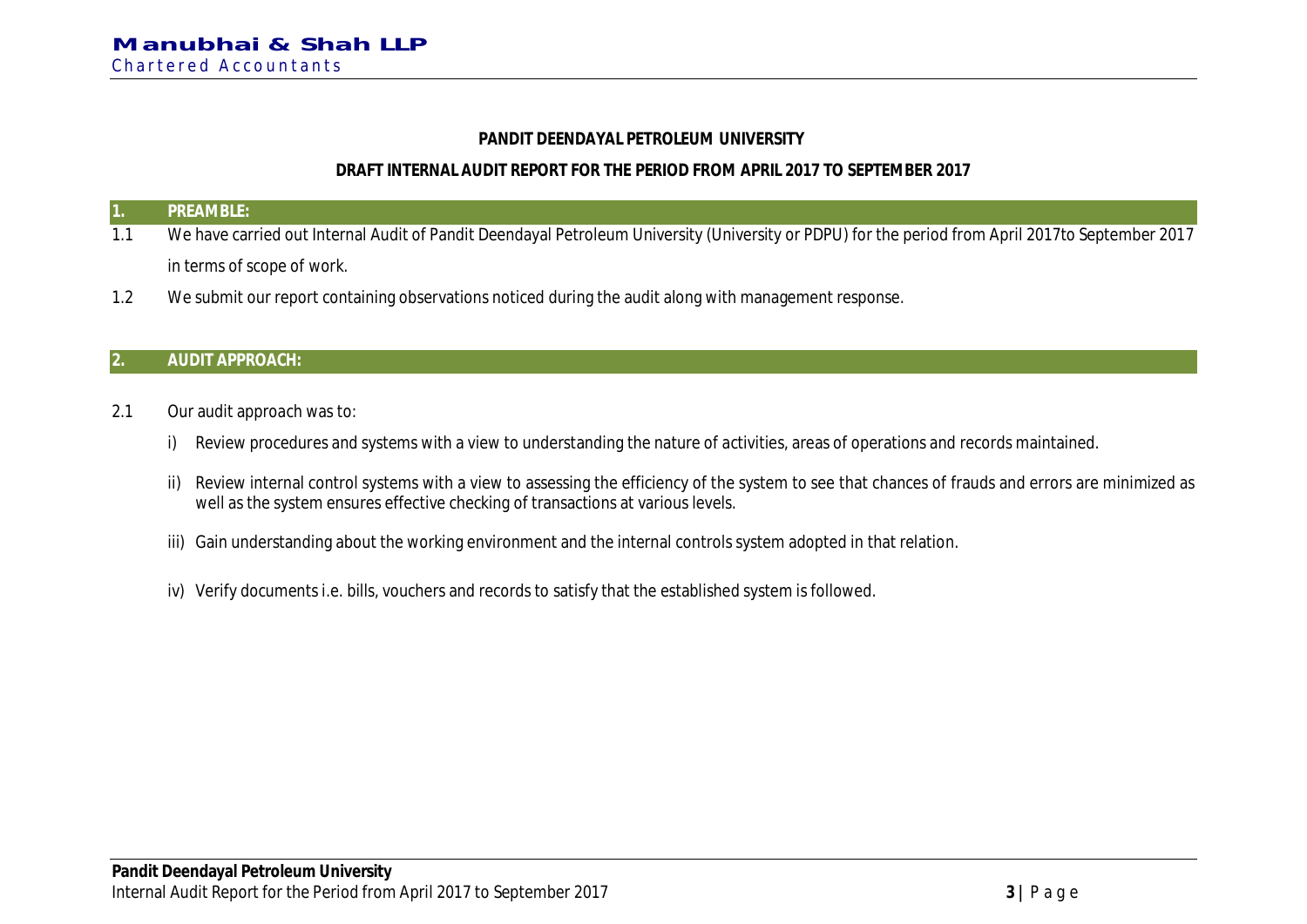2.2 We have kept in background following broad criteria while ascertaining risk rating of the observations in the attached report:

| <b>SCALE</b>                         | <b>FINANCIAL</b>                                  | <b>COMPLIANCE</b>                        | <b>OPERATIONAL</b>                                               |
|--------------------------------------|---------------------------------------------------|------------------------------------------|------------------------------------------------------------------|
| High - Requiring immediate action    | More than Rs 3 Lakhs                              | More than Rs 1 Lakhs                     | Absence of Standard Processes                                    |
| Medium - Requiring corrective action | Impact of more than Rs 1 Lakh<br>up to Rs 3 Lakhs | More than Rs 50,000 &<br>up to Rs 1 Lakh | Loopholes / area for improvement in<br><b>Standard Processes</b> |
| Low - Opportunities for improvement  | Impact of Up to Rs 1 Lakh                         | Up to Rs 50,000                          | Non-adherence to the Standard Processes                          |

# **3. AUDIT METHODOLOGY:**

- 3.1 The audit has been carried out in accordance with Auditing and Assurance Standards as well as Standards on Internal Audit prescribed by Institute of Chartered Accountants of India.
- 3.2 The audit team consisted of following members:
	- C.A. Gaurav Parmar B.Com, FCA, CISA, Partner
	- C.A. Milan Shah B.Com, FCA, Audit Manager
	- Mr. Neel Mehta Audit Assistant
	- Mr. Kumarpal Jain Audit Assistant
	- Mr. Abhishek Patel Audit Assistant
	- Mr. Jinil Gandhi
	- · Mr. Dheeraj Soni
- 
- 
- 
- - Audit Assistant
		- Audit Assistant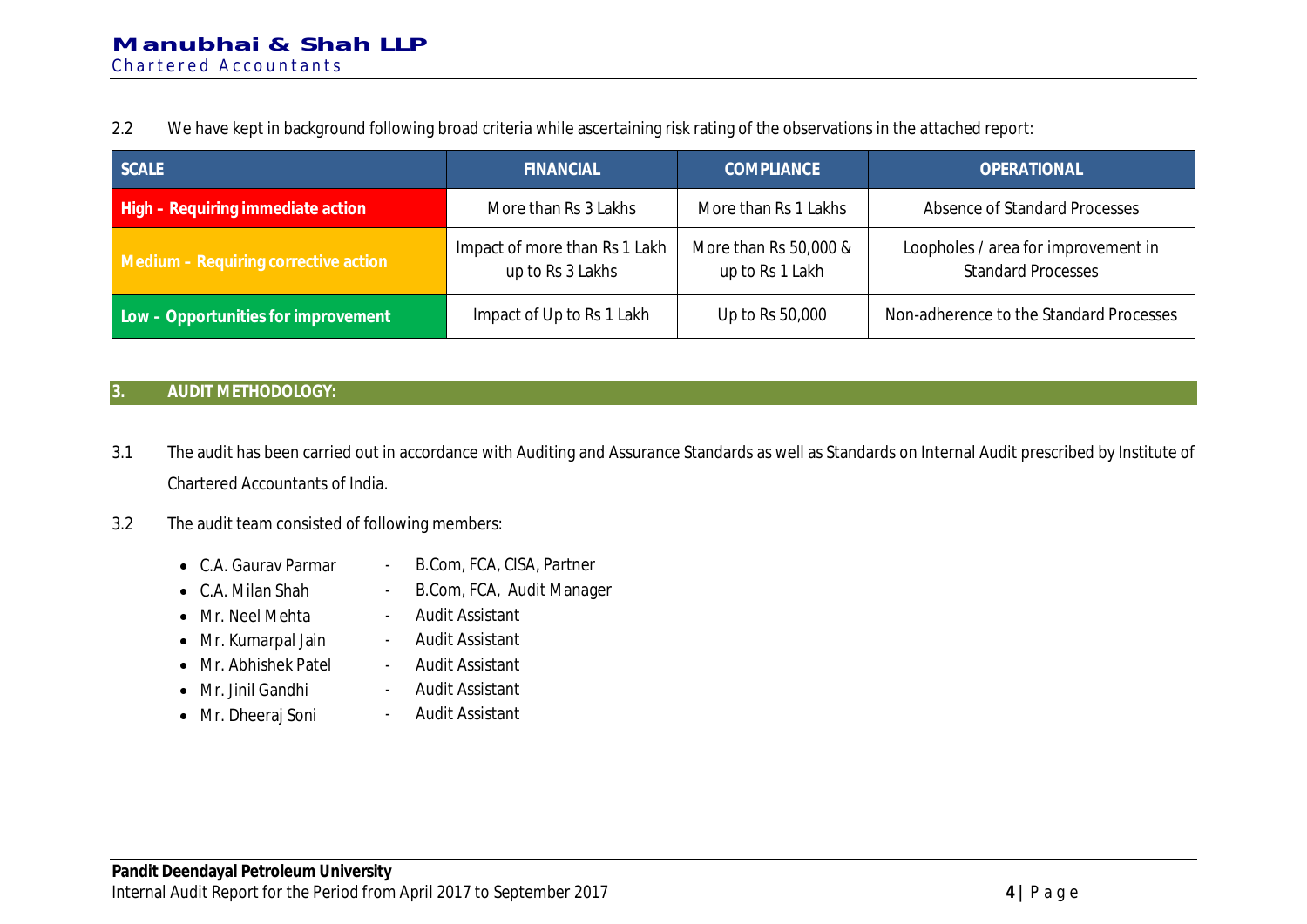# **4. AUDIT SCOPE & COVERAGE:**

4.1 As per Internal Audit Plan, following areas were covered by this report:

| <b>AREAS OF OPERATIONS</b> | <b>SCOPE OF INTERNAL AUDIT</b>                                                                                                |  |  |
|----------------------------|-------------------------------------------------------------------------------------------------------------------------------|--|--|
| Student Process Flow -     | Verification of adequacy and accounting treatment of the following:                                                           |  |  |
| Primary Source of          | Security Deposit/ Caution Money<br>(a)                                                                                        |  |  |
| Revenue                    | Levy of various types of Fees as per the Fees Chart<br>(b)                                                                    |  |  |
|                            | Student Fee Matrix (Grade-Wise and Student-Wise)<br>(c)                                                                       |  |  |
|                            | (d)<br>Collection/ Dues/ Penalty/ Fines levied from time to time                                                              |  |  |
|                            | (e)<br>Promotion of Student may involve change of Fee Structure                                                               |  |  |
|                            | (f)<br>Hostel Fees collection and Electricity charges to students                                                             |  |  |
| Transactions /<br>Banking  | Verification of adequacy or other-wise with respect to the following:                                                         |  |  |
| <b>Cash Transactions</b>   | (a)<br>Bank Reconciliation Statement on monthly basis                                                                         |  |  |
|                            | Debits made by the bank are checked for correctness as per the terms and conditions of the sanction letter<br>(b)             |  |  |
| Travel                     | (a)<br>Are all required travel authorization obtained for out-of-state travel from the traveler's supervisory authority prior |  |  |
|                            | to committing any funds?                                                                                                      |  |  |
|                            | Are all Travel Expense Vouchers submitted for all reimbursable expenses in accordance with institution policy?<br>(b)         |  |  |
|                            | (c)<br>Are all traveling reimbursement authorized with signatures of the traveler, financial manager, and supervisory         |  |  |
|                            | authority?                                                                                                                    |  |  |
| Accounting                 | (a)<br>Review of accounting policies adopted                                                                                  |  |  |
|                            | Review of Accounting Entries passed along with the adequate supporting for the period from April 2017 to<br>(b)               |  |  |
|                            | September 2017.                                                                                                               |  |  |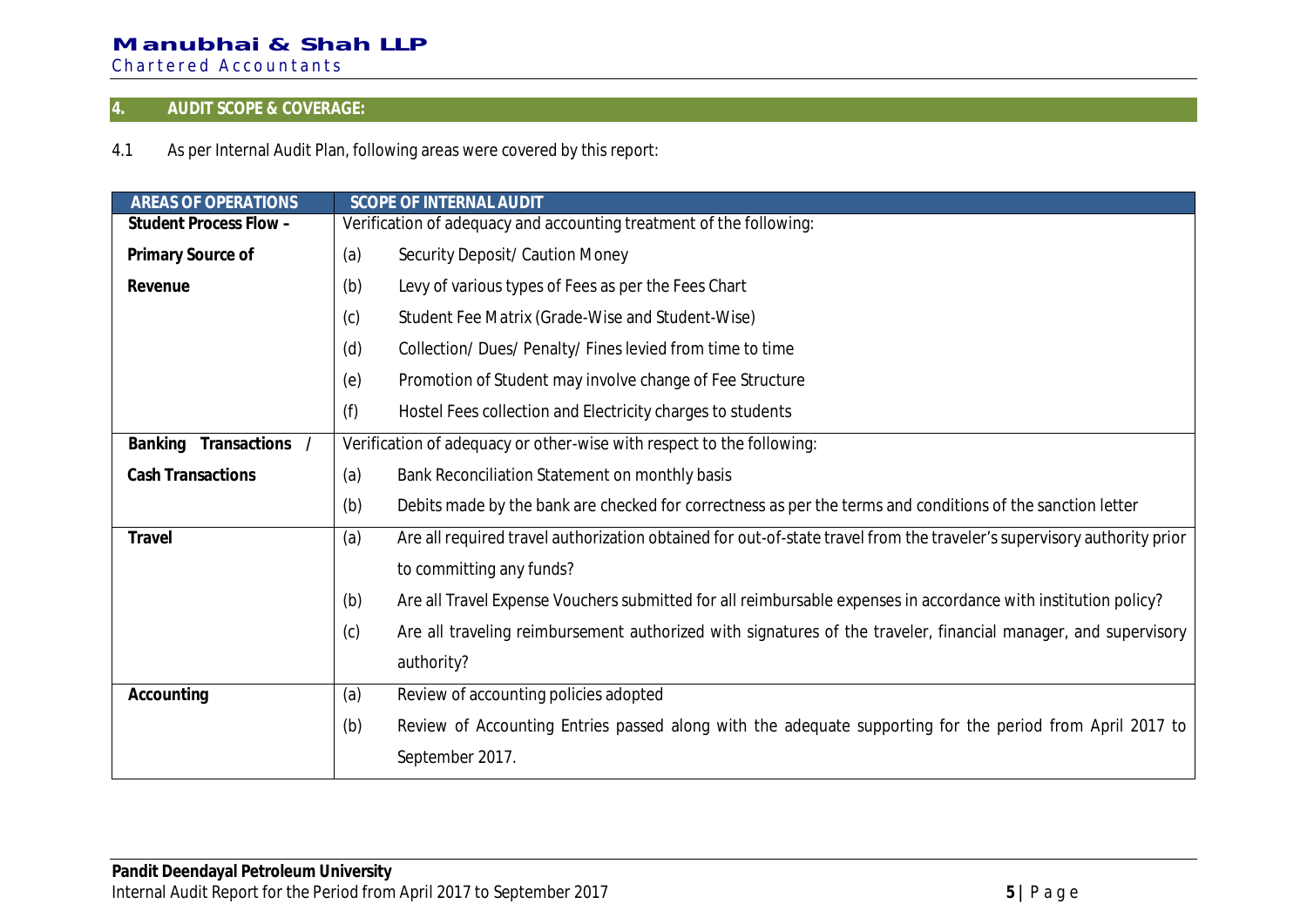# **Manubhai & Shah LLP**

Chartered Accountants

#### **7. OBSERVATIONS RELATED TO AUDIT OF OTHER AREAS IN SCOPE OF WORK:**

Observations in the Audit Areas covered during Audit from April 2017 to September 2017:

# **1. UNDER RECOVERY OF ACADEMIC FEES:**

#### **Observations Risk Category High Risk Type: Financial**

Based on the fees reconciliation of student's data as per the administration department and fees collected record by accounts department, we have noted short receipt of fees worth Rs. 35,85,100/- from students. (The status on 20/11/2017)

The student wise recovery of fees is mentioned in **Annexure-7**.

School wise summary of fees recovery is mentioned hereunder:

| School     | Amount in Rs. |  |
|------------|---------------|--|
| <b>SLS</b> | 4,30,100      |  |
| <b>SPT</b> | 6,44,500      |  |
| <b>SPM</b> | 12,42,500     |  |
| SOT        | 12,68,000     |  |
| Total      | 35,85,100     |  |

# **Root Cause**

- Lack of adequate follow up and absence of strict implementation of penal provision.

#### **Possible Impact**

- Possibility of income leakage.
- Non-availability of outstanding details.

#### **Recommendations**

- For recovery of fees from the students who had not paid Fee, PDPU should involve admin department and also impose penalty for delayed payment.

#### **Management Response**

- The matter is discussed in the meeting chaired by the Director General and attended by all the Schools Directors & Registrar along with CFO and AO. A policy shall be announced covering disciplinary and penalty for such cases. A nodal officer shall be appointed by each School to coordinate with Accounts Department.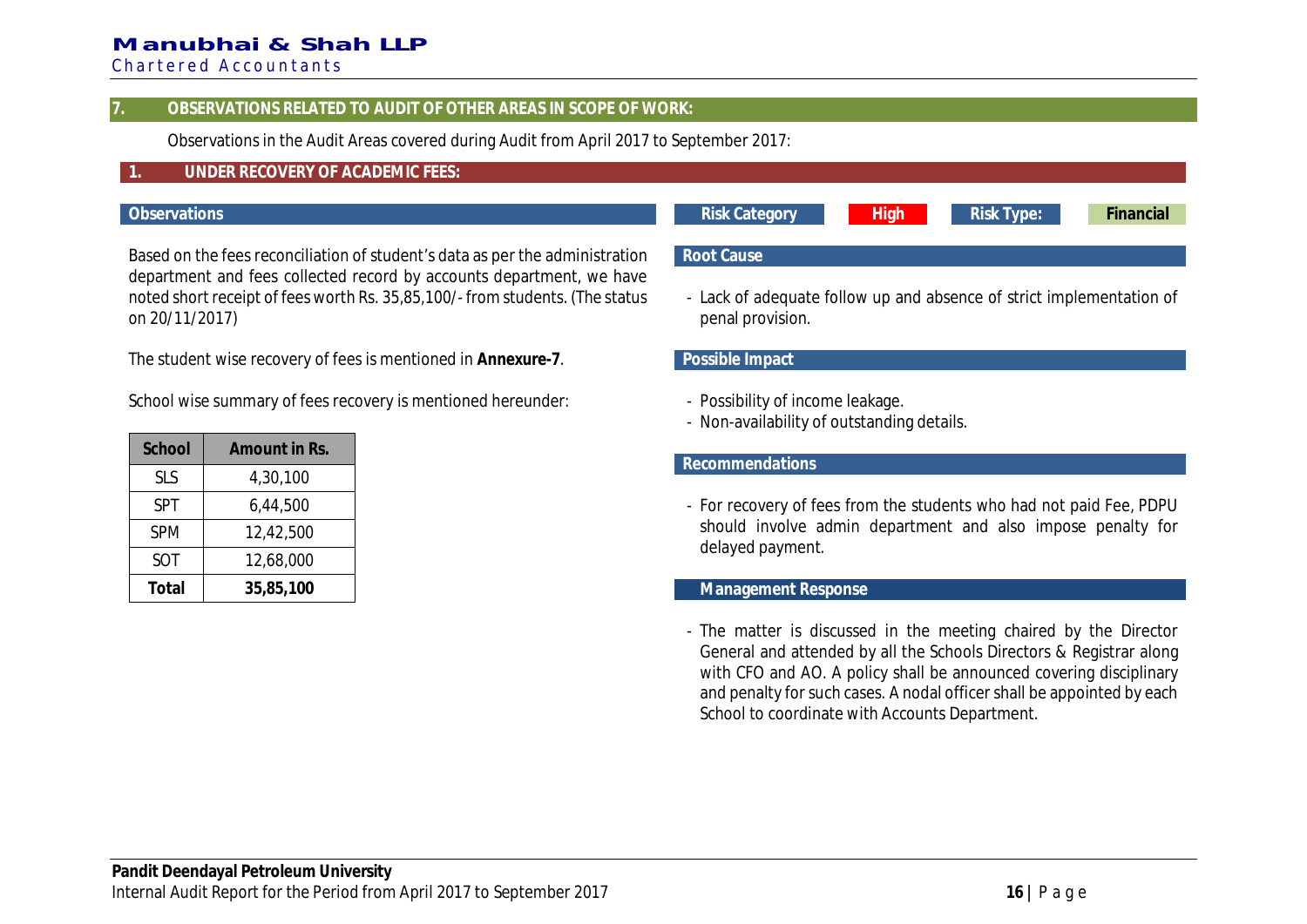## **Manubhai & Shah LLP**

Chartered Accountants

#### **2. NON RECOVERY OF ACADEMIC FEES FOR PRIOR YEARS:**

Apart from the recovery of current year fees, we have verified the fees recovery from the students from whom fees for last year was not received and reported by us. The Recovery of Rs. 20,92,600 /- is still pending from 30 students. List of such students has been given in **Annexure-8** along with the management response for non-recovery of fees. (Status as on 27/11/2017).

**Observations Risk Category High Risk Type: Financial**

#### **Root Cause**

- Absence of proper follow up procedure of students for the recovery of pending fees.

#### **Possible Impact**

- Chances of fees remaining outstanding for a long period of time affecting revenue of the university.
- The possibility of increase in the amount of bad debts because of liberal policy for recovery of fees.

#### **Recommendations**

- There should be regular co-ordination between admin department and accounts department for sharing the status of outstanding fees.
- Penal provisions should be followed in order to reduce the transactions of outstanding fees.

#### **Management Response**

- The matter is discussed in the meeting chaired by the Director General and attended by all the Schools Directors & Registrar along with CFO and AO. A policy shall be announced covering disciplinary and penalty for such cases. A nodal officer shall be appointed by each School to coordinate with Accounts Department.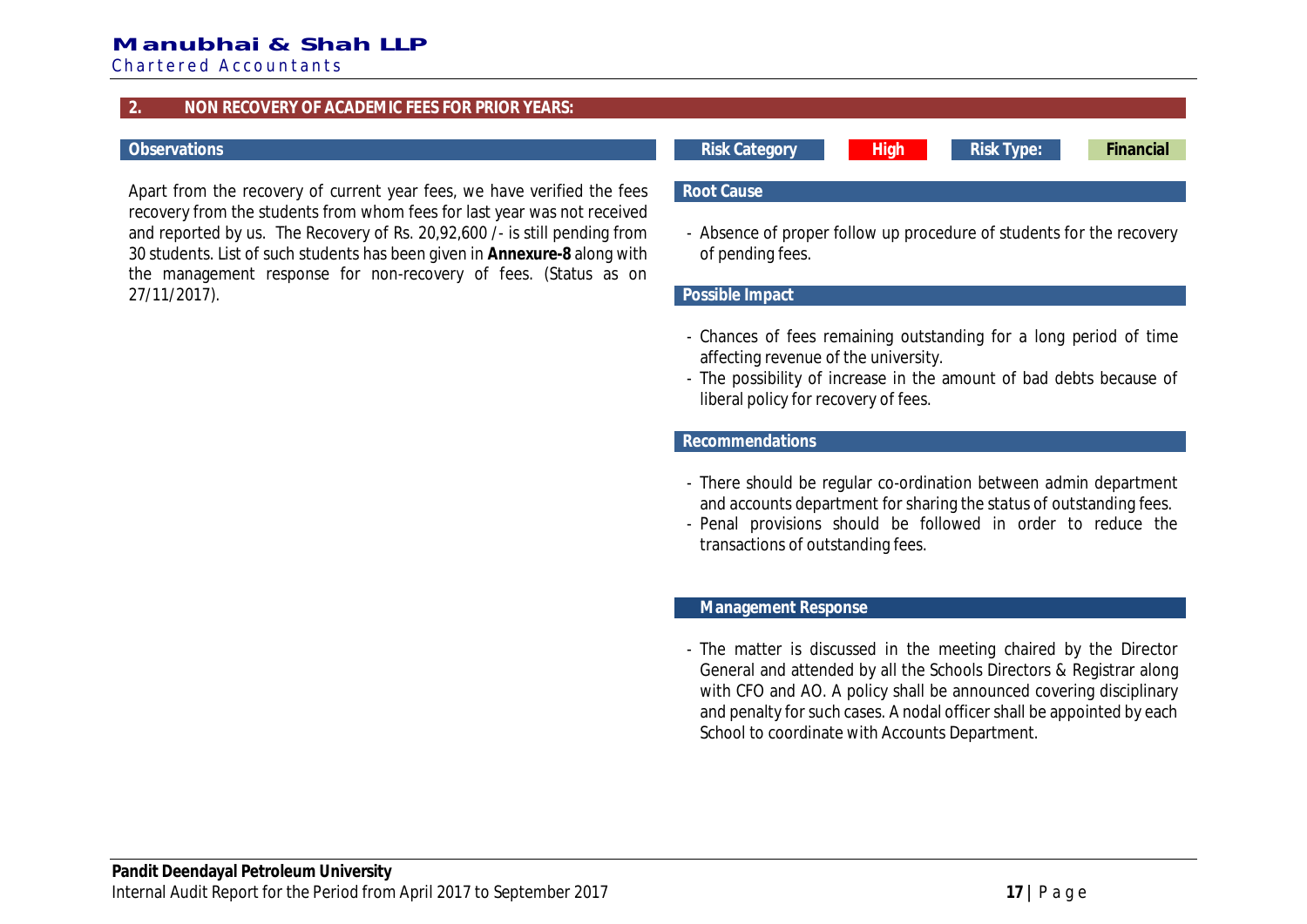# **Manubhai & Shah LLP**

Chartered Accountants

#### **3. PROCESS OF PURCHASE ORDERS AND WORK ORDERS:**

The procedure of preparing purchase order has been established and followed in majority of the purchase transactions. However,in following 2 instances purchase order has not been prepared as follows:

| Date of | Expense         | Party           | Amount   | Description of  |
|---------|-----------------|-----------------|----------|-----------------|
| entry   | head            | involved        |          | goods           |
| 10/08/  | Furniture &     | Om Crafts       | 1,49,576 | White board,    |
| 2017    | <b>Fixtures</b> |                 |          | Sliding channel |
| 28/09/  | Admission       | Jay<br>1,93,200 |          | Jute bags       |
| 2017    | Exps            | Exporters       |          | Quantity:2000   |

- There is absence of central recording and monitoring of the PO / WO this has resulted in following gaps in audit trails:
	- All department issues PO/ WO on their own. Hence there is inconstancy in format of PO/ WO despite there is standard format adopted by PDPU.
	- PO / WO are not serially numbered in all cases
	- Difficulties arise in tracking the status of the PO / WO
	- Chances of duplicate payments against same invoices if not serially numbered.

#### **Observations Risk Category Low Risk Type: Operational**

### **Root Cause**

Lack of awareness among the concerned departments regarding importance of following these procedures.

#### **Possible Impact**

- Possibility of vendor charging differential rates which may result into paying excess amount to such vendor.
- Ambiguity in work orders identification when frequent work orders are issued to a specific party.

#### **Recommendations**

All the transactions should be routed through the said procedure to the extent possible in order avoid ambiguity and bring transparency in the purchase process.

#### **Management Response**

- Noted and shall take due care in such instances. Post implementation of TCS *ion* the centralized issuance of PO shall be done.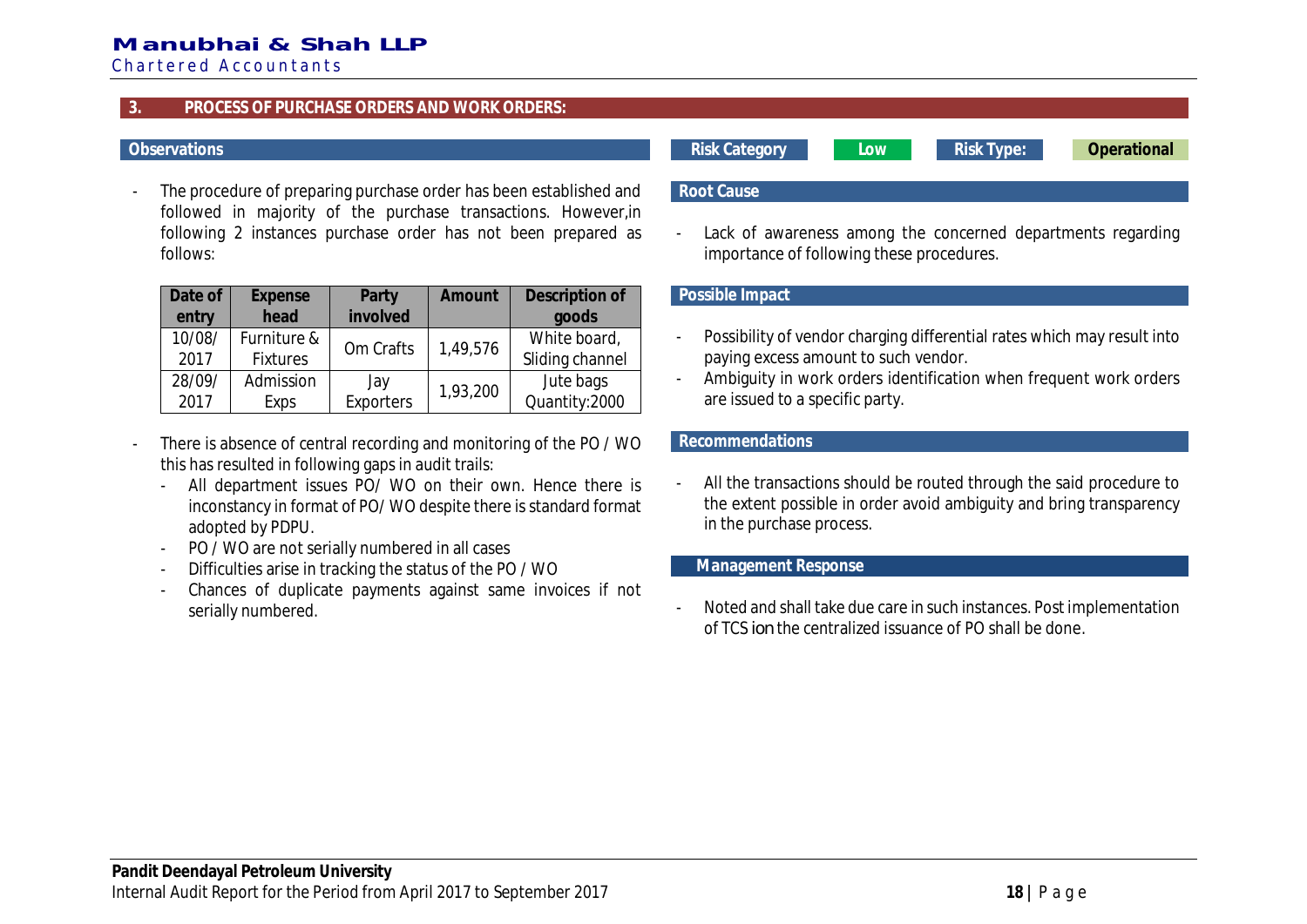#### **4. PROCEDURE FOR CAPITALISATION AND BILL PROCESSING:**

- The purchase of LED monitor of Rs.14,500/- is expensed out instead of capitalizing it. It is booked as expense under head Computer Tools, Spares Exps.
- Purchase of audio equipment for auditorium worth Rs. 8,45,000/- has been done from M/s Audio Vision without inviting quotations from multiple parties and making comparative analysis.
- Purchase of RO System of Rs. 3,12,500/- has been done from A One Engineering Corporation on 05/07/2017 but installation certificate has not been found for installation of such system at High rise hostel C block.
- It has been found that there has been substantial delay in capitalization of fixed assets purchased even after obtaining installation certificate of the specific assets.

Some of the instances where such delay in capitalization has been noticed are depicted in**Annexure-9.**

**Observations Risk Category Medium Risk Type: Operational**

### **Root Cause**

- Delay caused by vendor in sending the copy of invoice relating to the fixed asset purchased and further delay in receipt of invoice by accounts department.

#### **Possible Impact**

- Delay in capitalization has a direct impact on the amount of depreciation charged against the asset.
- Benefit of availability of same asset from other vendor is foregone if comparative analysis is not done.

### **Recommendations**

- The assets should be capitalized when it gets ready for the intended use.
- Purchase of assets involving substantial amount should be done by inviting quotations from 3 parties and comparative analysis should be done before finalizing vendor.

#### **Management Response**

The corrective accounting entries have been passed.